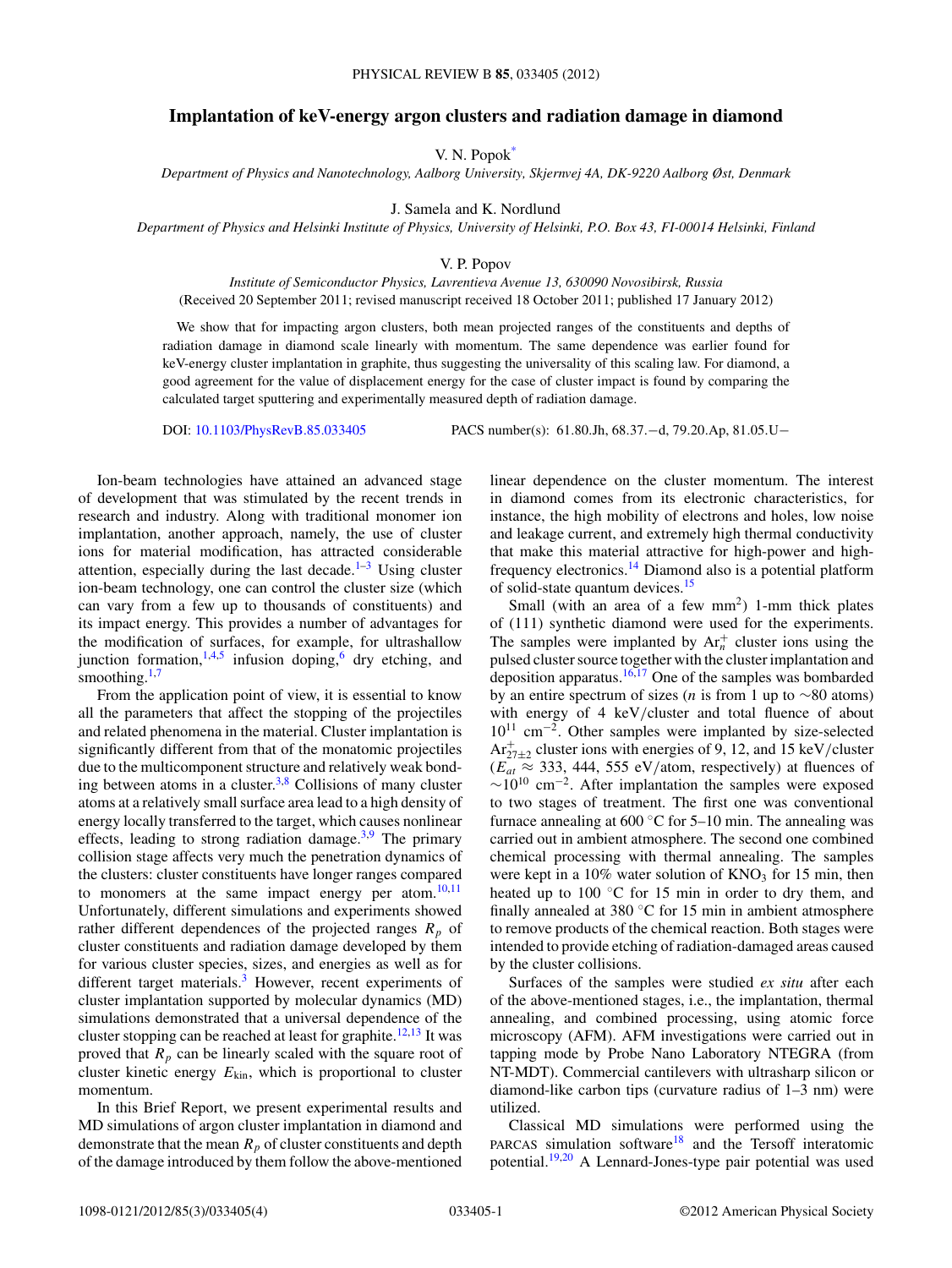<span id="page-1-0"></span>

FIG. 1. (Color online) Calculated dependences of the number of sputtered C and scattered Ar atoms on kinetic energy of impacting  $Ar_{27}$  clusters.

between the Ar atoms. A short-range repulsive force<sup>21</sup> was also present between all pairs of atoms to better describe collisions between them. The Ar-C interaction was purely repulsive.  $22,23$ The size of the (111) diamond target in the simulations was  $20 \times 20 \times 10$  nm. The borders of the target were cooled, and the simulations were run until the impact area was cooled to the ambient temperature of 300 K (15–25 ps, depending on the cluster energy). Five simulations were performed at each of the energies in the interval between 1 and 27 keV*/*cluster, varying the initial orientation and position of the impacting  $Ar_{27}$  cluster.

For the sample implanted by an entire spectrum of clusters  $(E_{kin} = 4 \text{ keV/cluster})$ , the maximum of the size distribution corresponded to  $n \approx 25-30$  atoms, thus providing good conditions for comparison with size-selected  $Ar_{27}$  clusters. These sizes give mean kinetic energies of  $E_{at} \approx 130{\text -}200 \text{ eV/atom.}$ It was shown elsewhere that argon clusters with these low energies produce only a small amount of damage on the diamond surface, which could not be registered using AFM.<sup>[24](#page-3-0)</sup> Our MD simulations of  $Ar_{27}$  cluster collisions with diamond confirm this finding. They demonstrate that clusters fragment on impact, and some fraction of cluster atoms becomes scattered (Fig. 1). The number of scattered atoms gradually decreases with the increase of *E*kin. At higher energies there are only a few atoms per cluster that are scattered; the rest become implanted. However, for  $E_{kin} = 1 \text{ keV/cluster}$  the scattered fraction is about 2*/*3, and for 4 keV*/*cluster it is still considerable, about 1*/*3. Thus, clusters of these energies can lead only to minimal and shallow damage of diamond.

Thermal annealing of a sample implanted with 4-keV clusters leads to the formation of small bumps, as shown in Fig.  $2(a)$ . The surface density of the bumps corresponds well to the cluster fluence. Since the annealing was carried out in ambient atmosphere, one can suggest growth of amorphous carbon structures at the surface spots damaged by the cluster impacts. The following combined chemical and thermal processing causes etching of the amorphized areas, yielding the formation of pits  $[Fig, 2(b)]$ . The triangular shape of the pits is related to the crystallographic orientation of diamond. The depth of the pits is expected to correspond to the depth of the radiation damage introduced by the implanted



FIG. 2. AFM images of the diamond surface implanted by 4-keV Ar<sub>n</sub> clusters (a) after annealing and (b) after combined treatment.

clusters. Similar phenomena of bump formation followed by the conversion into pits under the postimplantation treatment are also observed for the sample implanted by size-selected  $Ar_{27}^+$  clusters ions with  $E_{kin} = 9 \text{ keV/cluster.}$ 

For the samples bombarded by  $Ar_{27}^+$  cluster ions with  $E_{kin}$ of 12 and 15 keV*/*cluster the formation of small craters or hillocks was experimentally observed. $^{24}$  MD simulations show that 12- and 15-keV clusters can sputter from about 60 to 80 carbon atoms, respectively (see Fig. 1). The best fit shows a linear dependence on energy. The line intersects the *x* axis at a value of about 900 eV, which gives a threshold energy that is required to cause the sputtering. If recalculated per cluster atom it corresponds to ∼33 eV. This value is close to the lower limit of the displacement energies (35–80 eV) reported for conventional ion implantation of diamond elsewhere.<sup>[25](#page-3-0)</sup> Thus, for the cluster case, we have evidence of low energy required to displace atoms of the diamond lattice. This low value is related to the multiple-collision effect causing the development of overlapping displacement cascades and the high-energydensity transfer to the diamond target. $26$  Similar lowering of the displacement energy was earlier found for the case of argon-cluster implantation in silicon where the decrease was found to be from ∼15 eV*/*atom (conventional monatomic ion implantation) to 4.7 eV/atom for the cluster case.<sup>[27](#page-3-0)</sup>

The implantations with energies of 12 and 15 keV*/*cluster introduce significant radiation damage, leading to amorphization of the impact areas. The higher level of amorphization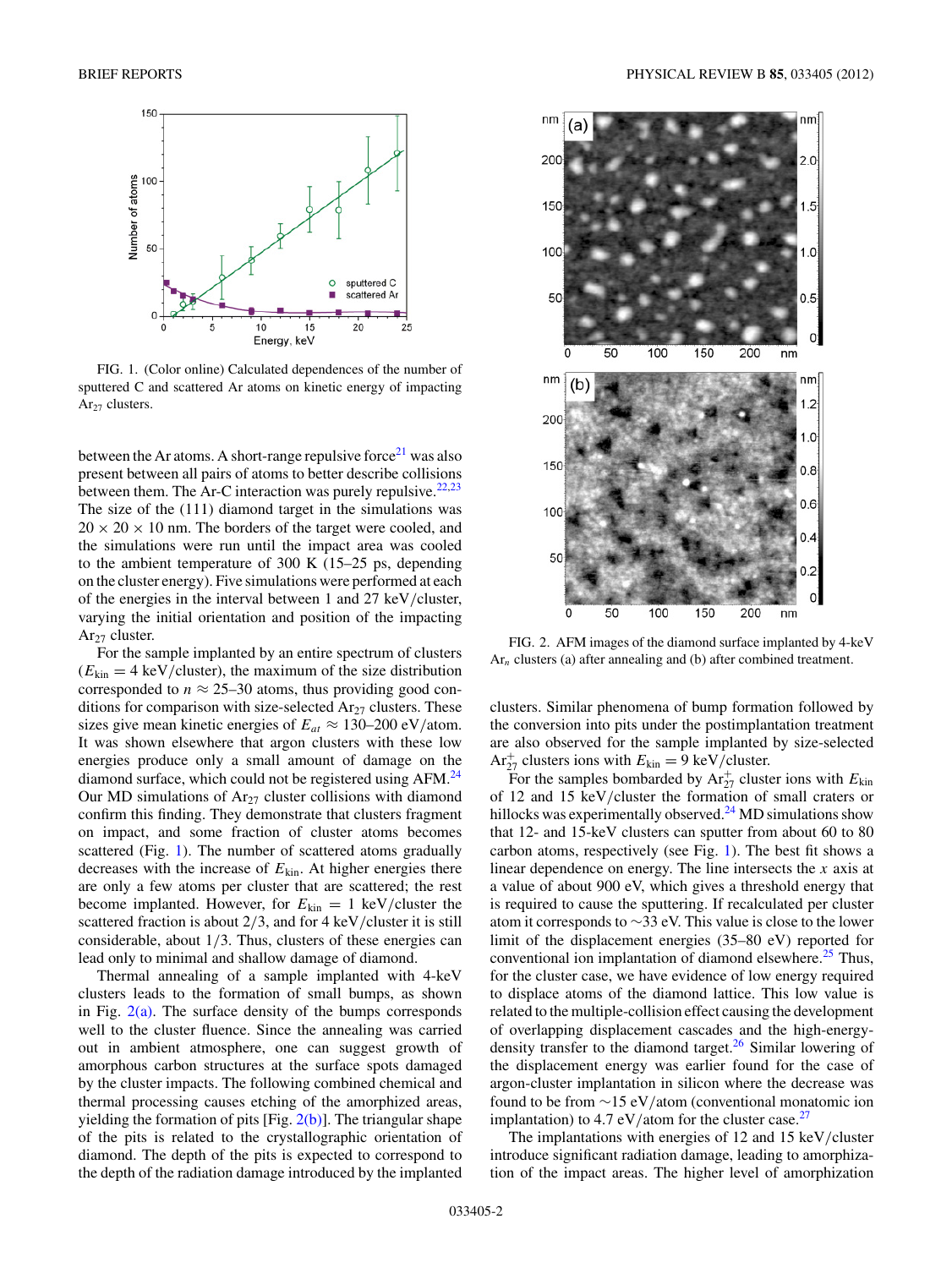<span id="page-2-0"></span>

FIG. 3. AFM images of the diamond surface implanted by 15-keV Ar<sub>27</sub> clusters (a) after annealing and (b) after combined treatment.

of these samples compared to the ones implanted by the lower-energy clusters (4 and 9 keV) leads to the situation where the amorphous carbon can be etched just by the thermal annealing, similar to the case of cluster-implanted graphite.<sup>[12,13](#page-3-0)</sup> At elevated temperatures, carbon atoms undergo chemical reactions with oxygen, yielding volatile compounds. Thus, the triangular pits on the samples implanted with energies of 12 and 15 keV appear directly after the annealing. A typical example of an AFM image can be seen in Fig. 3(a). Subsequent combined chemical and thermal treatment does not change the surface density and depth of the pits  $[Fig. 3(b)].$ 

Snapshots of MD simulations for impacts of 12- and 15-keV  $Ar_{27}$  clusters are presented in Fig. 4. At the beginning of the impact, clusters are broken into individual atoms that penetrate into the target to a certain depth. In the following discussion, we consider mean  $R_p$  values of individual projectiles for every cluster impact: these values are presented in Fig. 5. In the experiments, the depth of the etched pits *d* is measured using AFM. These data are also presented in Fig. 5. As one can see, the dependences can be fitted with the function  $a + bE_{\text{kin}}^{1/2}$ , where *a* and *b* are the fit parameters. The best fit coefficient *b* is the same for both curves (see Fig. 5). Thus, one can suggest that both  $d$  and  $R_p$  scale as the square root of energy, which is proportional to cluster momentum for the given cluster size (or mass). The same scaling law was obtained for clusters of various species (Ag, Au, Si, Co, and Ar) and different sizes



FIG. 4. (Color online) Snapshots of MD simulations (after 15 ps). Implantation of  $Ar_{27}$  clusters in diamond with energies of (a) 12 and (b) 15 keV. The width of the frames is 5 nm, and the thickness of the cross sections is 1 nm.

implanted in graphite.<sup>12,13,28</sup> Momentum was found to be an important parameter for understanding the physical picture of cluster stopping in matter.<sup>13</sup> It includes such quantities as velocity and mass. The velocity affects both the development of collision cascades and the final  $R_p$  of the constituents. It is worth mentioning that macroscopic bodies have their penetration depths linearly scaled with velocity[.29](#page-3-0) Thus, the dependence on velocity creates a "bridge" between collisions



FIG. 5. (Color online) Calculated  $R_p$  and experimentally measured *d* on impact of Ar*<sup>n</sup>* clusters as a function of kinetic energy. For all energies of MD and for 9, 12, and 15 keV of the experiment  $n = 27$ . For 4 keV of the experiment, maximum cluster size distribution is at  $n \approx 25-30$ . The best-fit functions are presented for both dependences.